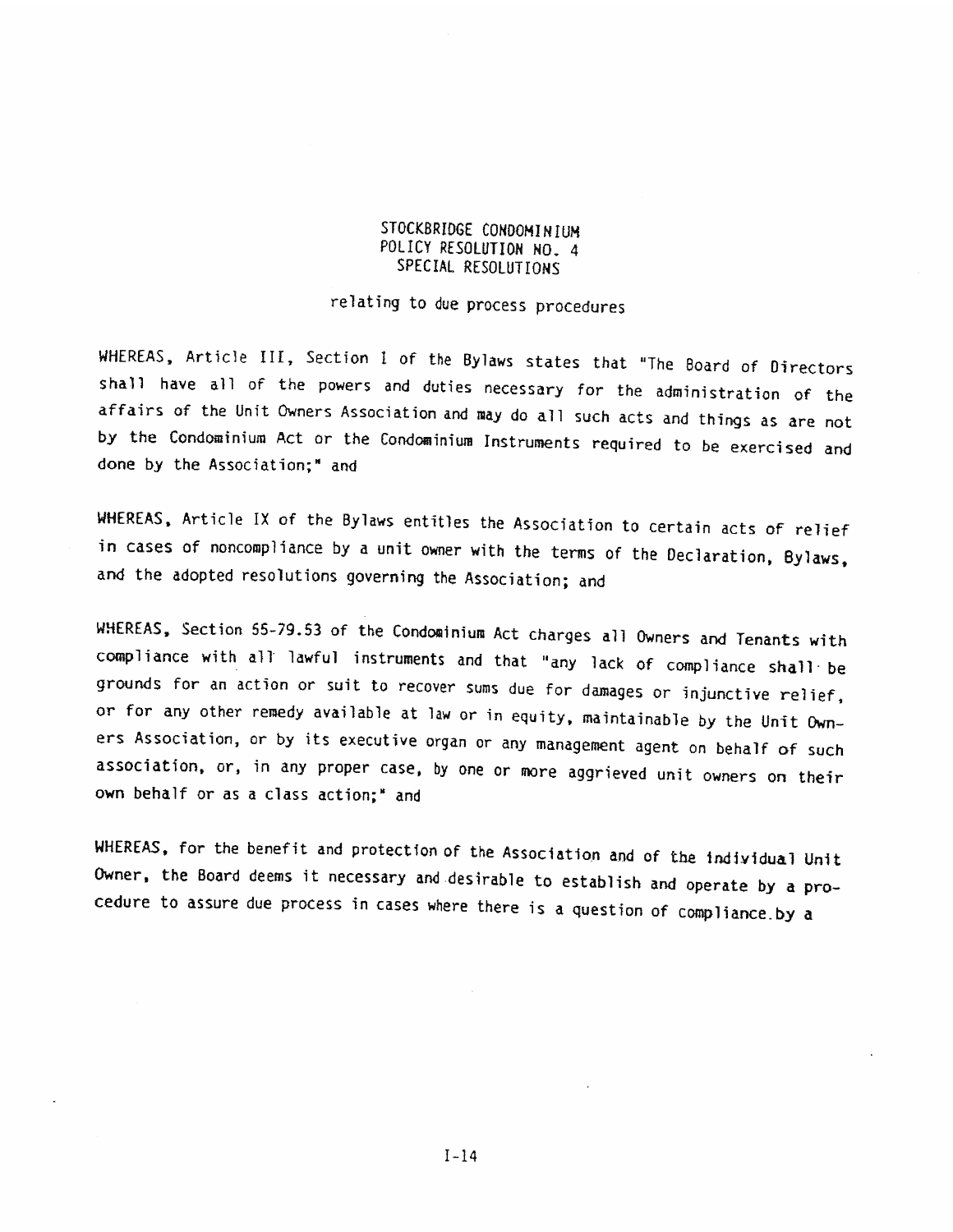Unit Owner with provisions of the Condominium Act, the Condominium Instruments, or action in or through a court of law; and the Book of Resolutions, thereby attempting to minimize the necessity of seeking

provisions of the Condominium Act, the Condominium Instruments and the Book of<br>Resolutions shall be adopted in accordance with the following procedures: NOW, THEREFORE, BE <sup>T</sup> RESOLVED THAT Special Resolutions dealing with enforcement of Resolutions shall be adopted in accordance with the following procedures: Unit Owner with provisions of the Condominium Act, the Condominium Instruments, or<br>the Book of Resolutions, thereby attempting to minimize the necessity of seeking<br>action in or through a court of law; and<br>NOW, THEREFORE, B

# I. VIOLATIONS OF THE CONDOMINIUM ACT, CONDOMINIUM INSTRUMENTS, BOOK OF RESOLUTIONS

A. Actions Prior to Initiation of Formal Special Resolutions Process. Any Owner, Tenant, officer, or management agent of the Association has the authority to request that an Owner or Tenant cease or correct any act or omission which request that an UWher or Tenant cease or correct any act or omission which<br>appears to be in violation of the aforementioned documents. Such informal<br>requests should be made before the formal process is initiated.

In the case of disputes between owners regarding activities within the unit or<br>the appurtenant limited common elements, the Association will generally not<br>become involved in the disputes or act on a complaint unless two or the compliancy of the disputes or act on a complaint unless two or more persons

part The Managing of the Common Agent may suspend the right Elements for a maximum Owner's use of the facility is in violation of the rules and may endanger life,<br>limb or property or equity of the Association, and a verbal request to cease or<br>correct the violation has not been headed

The Association may make initial attempts to secure compliance through<br>correspondence to the offending parties which states the time, date, place and excess the violation and which sets forth the time, date, place and violation must be corrected. If the offending party is a Tenant, the record owner of the Unit shall also be notified at this time. Can is a Tenant, the re violation must be corrected. If the offending party is a Tenant, the record owner<br>of the Unit shall also be notified at this time. Copies of such correspondence of the Unit Shall also be notified at this time. Copies of such correspondence<br>shall be maintained in the Association files, and a copy shall be sent to counsel<br>for the Association.

 $\mathbf{B}_{\perp}$ Written Complaint. If the actions described in Section A prove unsuccessful, the<br>Enforcement Procedures shall be initiated upon the filing of a written complaint<br>by any owner, tenant, officer, director or management social ('Complainant') with the officer, director Managing Agent by any owner, tenant, officer, director or management agent of the Association ("Complainant") with the Managing Agent who shall forward the Complaint to the Covenants Committee. The complaint shall include a written state Covenants Committee. The complaint shall include a written statement of charges which shall set forth in clear and concise language the acts or omissions with which the offending party ("Respondent") is charged, to the end that the<br>Respondent will be able to prepare a defense. The complaint shall specify the<br>Specific provisions of the Governing Documents which the Respondent is I. VIOLATIONS of THE CONDOMINIUM ACT<br>
(CONDOMINIUM MRITROS OFTHE CONDOMINIUM ACT<br>
CONDOMINIUM MRITROS OFTHE 2000CIPY RESOLUTIONS<br>
Treasait corricular in Granal general agent is dissocial Resolutions Process. Any Commer<br>
Tr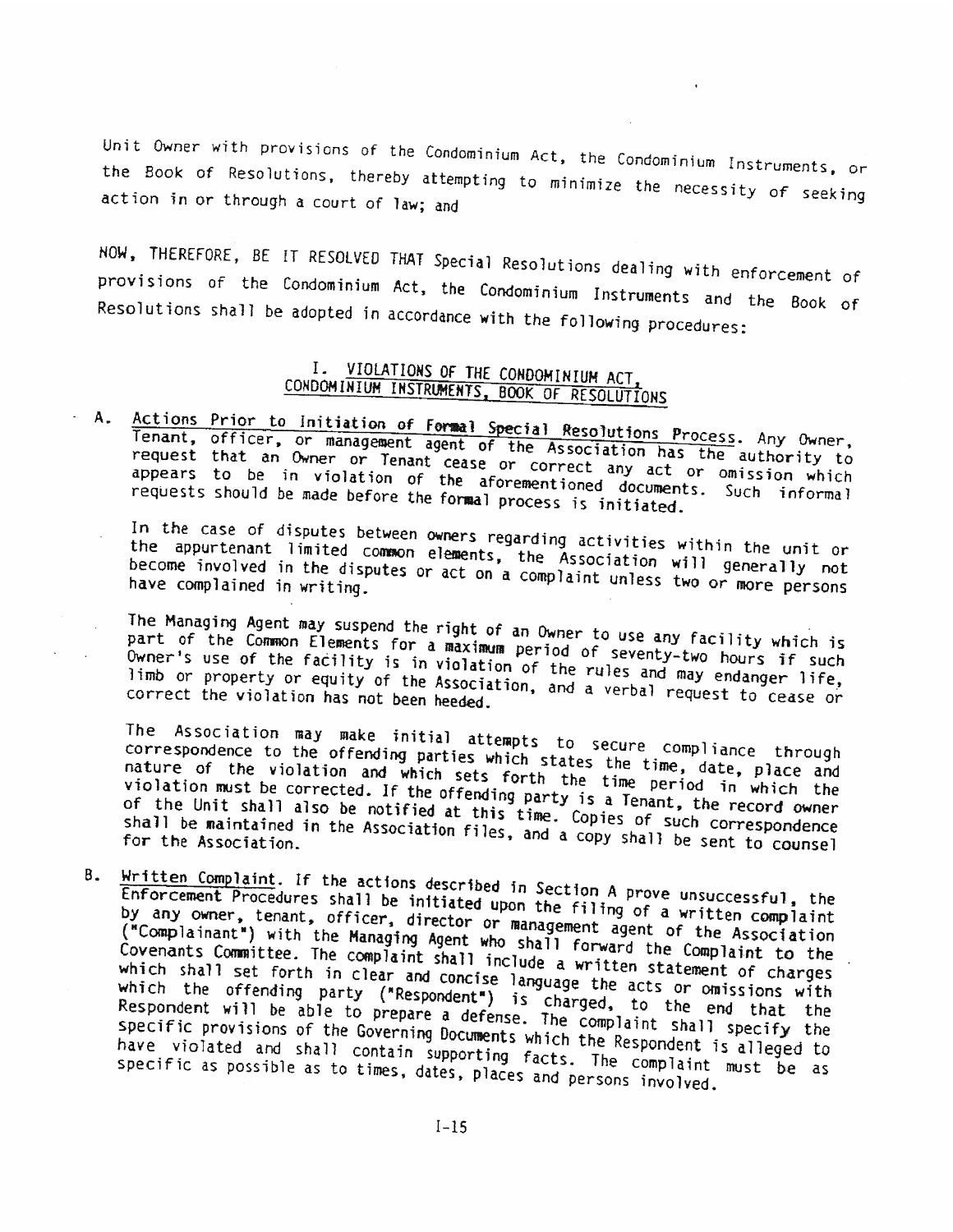- C. Preliminary Investigation. Upon receipt <u>restanced investigation</u>, upon receipt and consideration of the written<br>complaint, the Covenants Committee may request the Managing Agent or a morber of the Board of Directors to make a preliminary investigation as to the validity of the complaint and promptly report the findings to the Covenants Committee. If the<br>condition has been corrected or the complaint is invalid for any reason, the<br>Covenants Committee shall determine the appropriate disposition respond in writing to the Complainant. If preliminary investigation indicates the the steps is the steps set for the steps set for the steps set for further action, the Covenants Committee may proceed as appropriate with
- 0. Service of Complaint. If preliminary investigation indicates further action is Respondent by either of the following means: necessary, the Covenants Committee shall serve a copy of the complaint on the serve a copy of the complaint on the<br>Respondent by either of the following means: (1) personal services, or (2) by<br>certified mail, return receipt requested, and addressed to the Personaler (2) by ed officially receipt requested, and addressed to the Respondent at the<br>address appearing on the books of the Association. Service by majling shall be certified mail, return receipt requested, and addressed to the Respondent at the deemed effective two days of the Association. Service by mailing shall be<br>deemed effective two days after such mailing in a regular depository of the udemed errective two days after such mailing in a regular depository of the<br>United States mail. The complaint shall be accompanied with a postcard on att written form as described in Section F below entitled "Notice of Defense" which<br>constitutes a notice of defense hereunder. No order rewreced Defense" which be accompanied with a postcard or other constitutes <sup>a</sup> notice of defense hereunder. edistributes a notice of defense hereunder. No order adversely affecting the<br>rights of the Respondent may be made in any case, unless the Respondent ing served as provided herein. If the Respondent is a Tenant, a copy of the complaint case, unless the Respondent has been served as provided nerein. It the Respondent is a Tenant, a copy of the complaint<br>and accompanying notices provided for below, shall also be easily for the complaint and accompanying notices provided for below, shall also be sent to the record C. Predictionry (nextigation . Uses a preliminary investigation of the written<br>completion, the Covenant; Commutes map ret and consideration of the written<br>the Grand of Directors to meas a priminary investigation (nexture
- E. Notice of Hearing. Along with service of the complaint, the Covenants Committee hearing. The Notice of Hearing sent to the parties at least fifteen days prior to the<br>following form but may include other information. of Kearing on all parties at least fifteen days prior to the following form but may include other information.

Committee "You are hereby at notified that <sup>a</sup> hearing will be held before the Covenants on of \_\_\_\_\_\_\_\_\_ upon the charges made ]9, at the hour in the complaint served upon you. may be present at the hearing and may, You may be present at the nearing and may, but need not be, represented by opportunity to examine and cross-examine all witnesses. You are entitled to<br>request the attendance of witnesses and the production of the entitled to counsel, may present any relevant evidence, and will be given full request the attendance of witnesses and the production of books, documents, request the attendance or witnesses and the production of books, documents<br>or other items by applying to the Covenants Committee of the Association.<sup>\*</sup>

If any parties can promptly show good cause as to why they cannot attend the available, the Committee may hearing on the scheduled date and indicate times and dates on which they would be available, the committee may reschedule the hearing and promptly deliver notice<br>of the new hearing date.

F. Notice of Defense. Service of the Notice of Hearing and complaint shall be<br>accompanied by a Notice of Defense. accompanied by a Notice of Defense.

The Notice of Defense shall state that the Respondent may:

- 1. Attend the hearing before the Covenants Committee;
- 2. Object to the complaint on the grounds that it does not state the acts or omissions upon which the Covenants Committee may proceed; omissions upon which the Covenants Committee may proceed;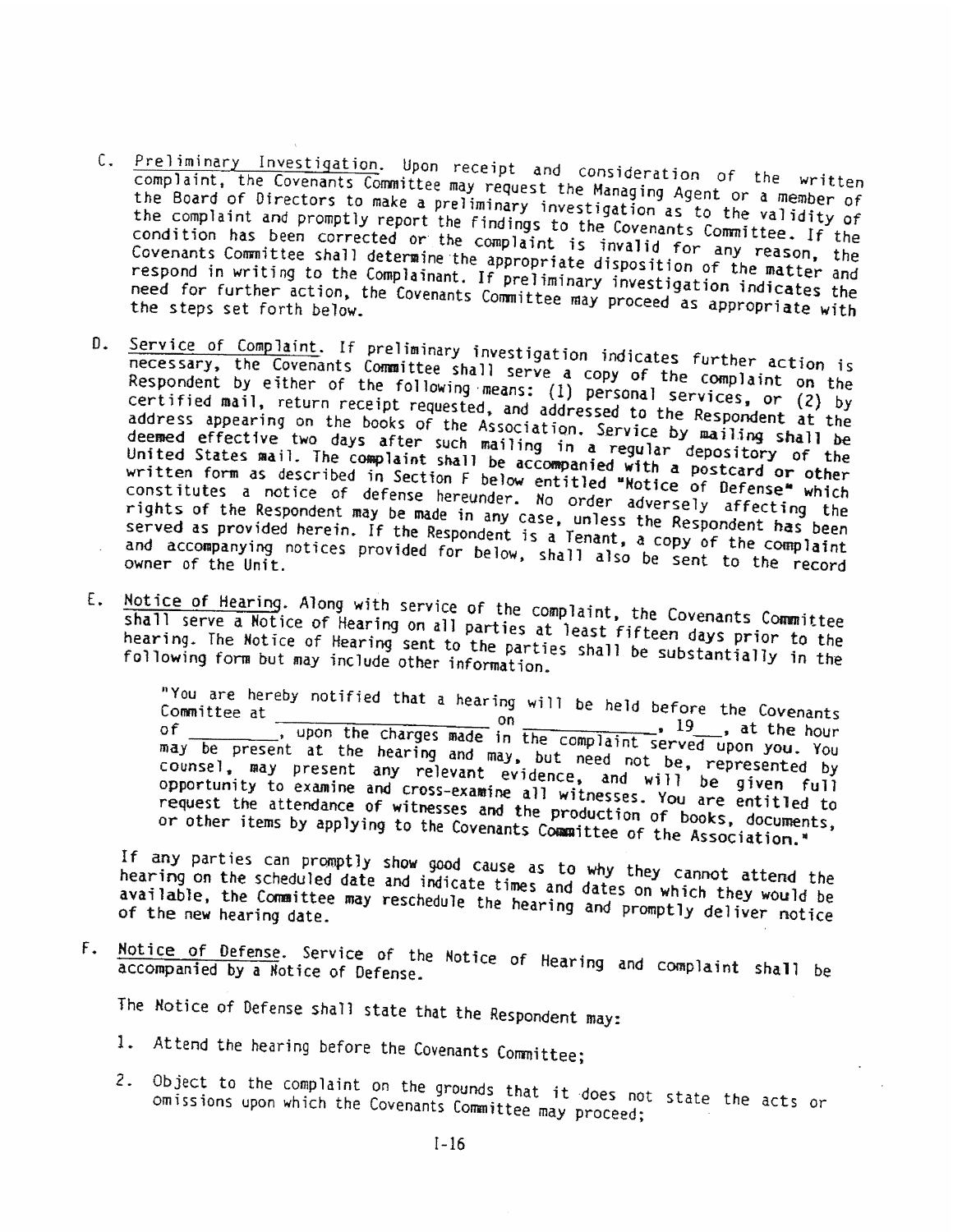- 3. Object to the form of the complaint on the grounds that it is so indefinite<br>or uncertain that the Respondent cannot identify the violational indefinite or uncertain that the Respondent cannot identify the ViOlating behavior or prepare proper defense; or
- 4. Admit to the complaint Directors shall meet to determine in whole or in part. In such event, the Board of<br>etermine appropriate action or penalty, if any.

provided Any objections to the complaint based in writing to <sup>a</sup> member of the On paragraphs <sup>2</sup> or <sup>3</sup> above shall be provided in withing to a member of the Covenants Committee or the Managing Agent<br>within five days of service of the complaint. The Covenants Committee consider the objection and make within five days of service of the complaint. The Covenants Committee shall<br>consider the objection and make its determination within ten days of its receipt<br>of the objection. The Covenants Committee shall make its determin of the objection. The tovenants Committee shall make its determination and notify<br>all parties within such ten-day period. If the complaint is found insufficient,<br>the Complainant shall have ten days within which to apond is the complainant shall have ten days within which to amend the complaint to make<br>it sufficient. The same procedure as set forth above shall be followed with<br>respect to any amended or supplemental complaint. If it is date. Complainant shall have ten days within which to amend the complaint to make respect to any amended or supplemental complaint. If it is determined by the Covenants Committee that the complaint respect to any amended or supplemental complaint. If it is determined by the<br>Covenants Committee that the complaint is still insufficient, then the matter<br>shall be dismissed by the Covenants Committee. 3. Out to the form of the completion the promotion that it is a indefinite<br>presented point to the form of the complete can be provided that it is a indefinite<br>presented point of the complete in part. In such complete prope

G. Cease and Desist Request. The Covenants Committee may, at its own discretion,<br>issue a cease and desist request along with the complaint, Net: issue a cease and desist request along with the complaint, Notice of Hearing and<br>Notice of Defense. Such cease and desist request shall be Notice of Defense. Such cease notice or uerense. Such cease and desist request shall be subsequently in the

The Covenants Cownittee has received the attached complaint.

By Authority of Section and Article TX, of the Bylaws, By Authority of Section 55-79.53 of the Virginia Condominium Act, as amended<br>and Article IX, of the Bylaws, the Covenants Committee hereby orders you to<br>CEASE AND DESIST such acts or actions until this order is abrogated t ruling of the Board of Directors or a court of law. CEASE AND DESIST such acts or actions until this order is abrogated by a

Failure to comply with this request may result in penalty greater than that which would be imposed for a single violation.

- H. Amended or Supplemental Complaints. At any time prior to the hearing date, the = Covenants Committee may file or permit the filing of an amended or supplemental<br>
complaint. All parties shall be notified thereof in the m Complaint. All parties shall be notified thereof in the manner provided herein.<br>If the amended or supplemental complaint presents new charges, the Covenants<br>Committee shall afford the respondent a reasonable opportunity to Committee shall afford the respondent a reasonable opportunity to prepare proper
- I. within <u>Discovery</u>. Upo<mark>n</mark> fifteen days after service of the complaint by the Covenants Committee or<br>s after service of any amended or supplemental complaints Committee or days written request to the other party, made prior to the hearing and<br>ays after service of the complaint by the G ten days after service of any amended or supplemental complaint, either party is<br>entitled to: (1) obtain the names and addresses of witnesses is either party is entitled to: (1) obtain the names and addresses of witnesses to the extent known<br>to the other party and (2) inspect and make a copy of any other extent known to the other party and (2) inspect and make a copy of any statements, writings<br>and investigative reports relevant to the subject materials is statements, writings and investigative reports relevant to the subject matter of the hearing. Writings<br>in this Section, however, shall authorize the frace of the hearing. Nothing in this Section, however, shall authorize the inspection or copying of any<br>writing or thing which is privileged from disclosure by 2. writing or thing which is privileged from disclosure by law or copying of any<br>confidential or protected as the attorney's work model is law or otherwise made confidential or protected as the request for discovery has not been attorney's work product. Any party claiming <sup>a</sup> complied with shall submit <sup>a</sup> petition to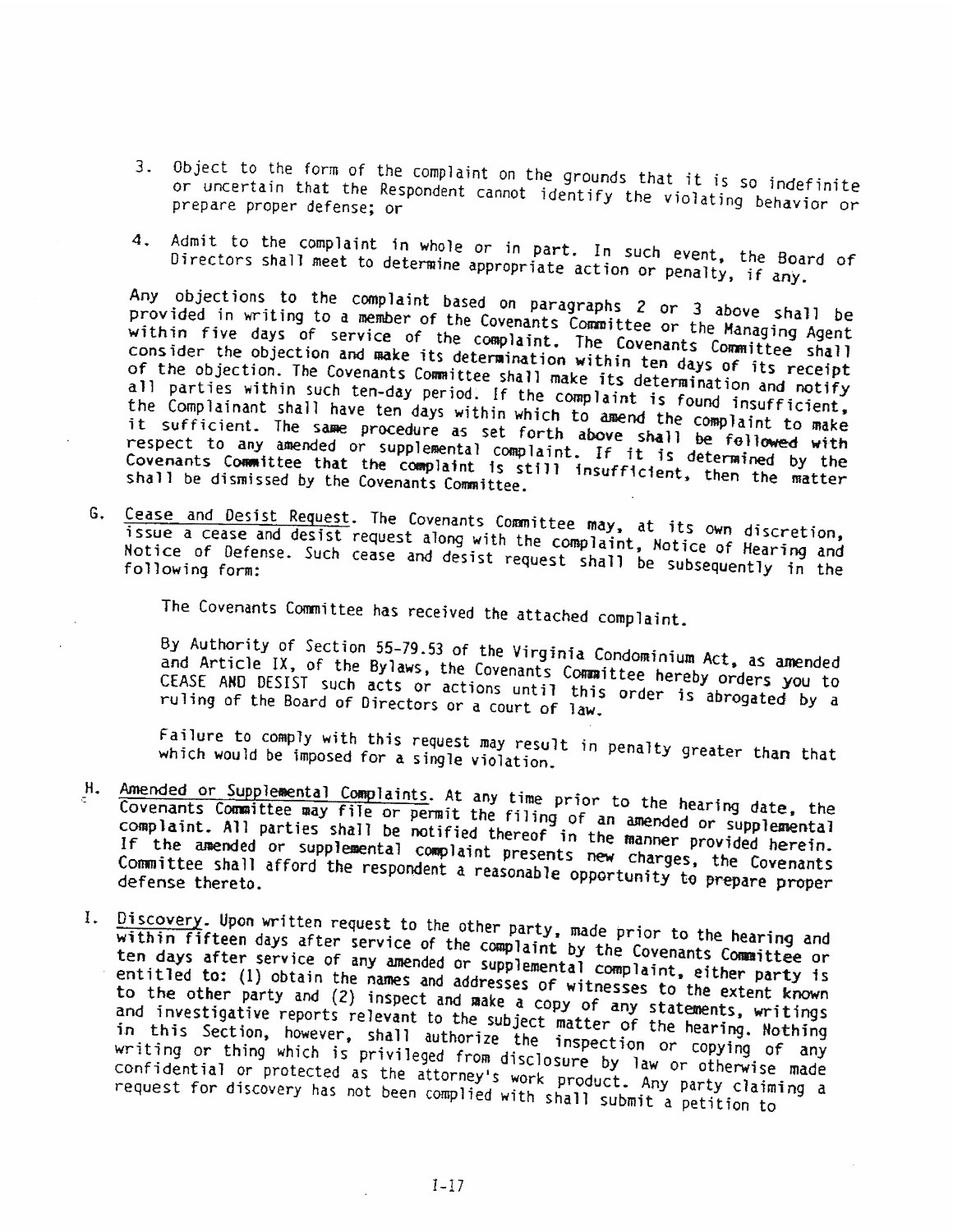request discovery to the Covenants Committee. The Covenants Committee shall make request discussion and issue a written order setting forth the matters or parts

thereof which the petitioner is entitled to discover.<br>J. Statements. Sworn statements may be introduced into evidence by a party if a copy<br>prior to the introduction of the statement of the epposing party at loose. of the statement is mailed or delivered to the opposing party at least seven days prior to the introduction of the statement. The sworn statement, if introduced in evidence, shall be given the same effect as if the author had testified orally<br>unless the opposing party, within five days after receipt of the statement, mails<br>or delivers to the party seeking to introduce the statement a unless the opposing party, within five days after receipt of the statement, mails<br>or delivers to the party seeking to introduce the statement a request to cross-<br>examine the statement's author. If an opportunity to cross-e or delivers to the party seeking to introduce the statement a request to crossor delivers to the party seeking to introduce the statement a request to cross-examine the statement's author is not afforded after request is made as herein provided, the statement may be introduced in evidence, but shall request discovery to the Covenants Committee. The Covenants Committee shall make<br>a determination and issue a written order setting forth the matters or parts<br>of the statements. Sworn statements may be introduced into disco

K. Constraints on the Covenants Committee. It shall be incumbent upon each member of the Covenants Committee to make a determination as to whether that member is able to function in a disinterested and objective manner in consideration of the case<br>before it. Any member incapable of objective consideration of the case<br>disclose this fact to the Committee and shall not participate in the p before it. Any member incapable of objective consideration of the case shall disclose this fact to the Committee and shall not participate in the proceedings. Any member of the Committee and shall not participate in the case shall<br>member believes is unable to function in a disinterested and objective member such

Prior to the hearing, the Complainant and the Respondent may challenge any member of the Covenants Committee for cause. In the event of such a challenge, the Board shall meet within ten days to determine the sufficiency of the challenge. If the Committee sustains the challenge, the Chairman of the Covenants Committee shall, at that time, require the challenged Committee member to refrain from participation. All decisions of the Covenants committee in this regard shall be

- 
- The Covenants Committee shall select one of its members to serve as hearing officer and preside over the hearing. At the beginning of the hearing, the hearing officer shall explain the rules and procedures by which the hearing is to be conducted. The Covenants Committee may determine the manner in which the hearing will be conducted, so long as the rights set forth in this Resolution are protected. The hearing need not be conducted according to technical rules relating to evidence and witnesses. Generally, any relevant evidence shall be admitted if it is the sort of evidence on which responsible persons are accustomed to rely in the conduct of serious affairs, regardless of the existence of any common law or statutory rule which might make the admission of such evidence improper. Hearsay evidence may be used for the purpose of supplementing or explaining other evidence may be used for the<br>sufficient in itself to support a finding,<br>.... Hearing. Hearings shall be held before all members of the Covenants Committee: shall meet within ten days to determine the computer and committee sustains the challenge and that that the sustains the challenge and the committee sustains the challenge, the challenge, the challenge and that the sumper
	- It is not required that a Complainant or Respondent be in attendance at the<br>hearing. At the request of either the Complainant be in attendance at the<br>Covenants Committee may agree to continue Complainant or the Bossine at hearing. At the request of either the Complainant be in attendance at the<br>Covenants Committee may agree to conduct the hearing in private possibility the
	- 3. Each party shall have the right to do the following, but may waive any or all of these rights: of these rights: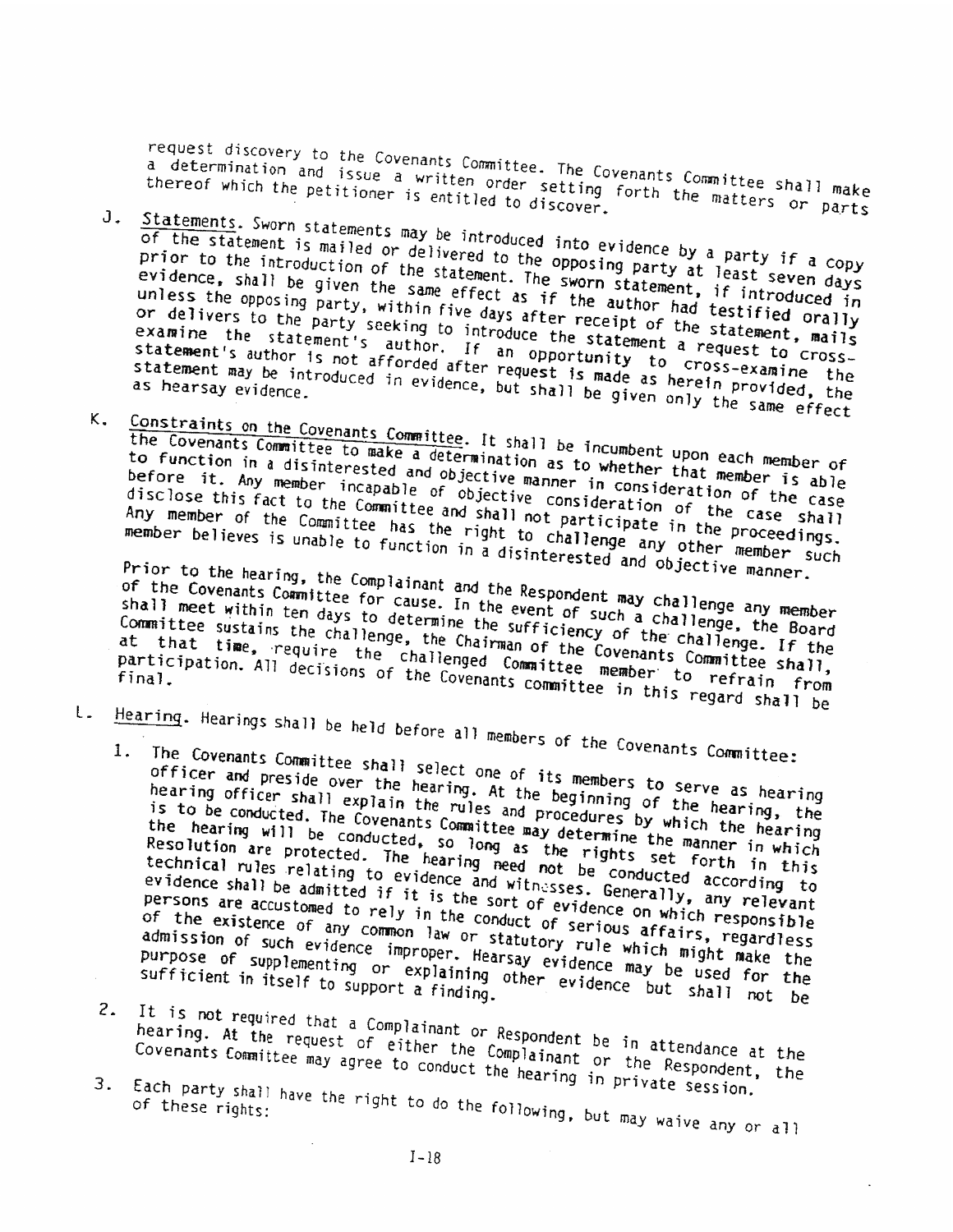- (a) make an opening statement;
- (b) introduce evidence, testimony and witnesses;<br>(c) cross-examine opposing witnesses; (a) make an opening statement;<br>(b) introduce evidence, testimony and witnesses;<br>(c)cross-examine opposing witnesses;<br>(d)rebut evidence and testimony;<br>(e) make a closing statement.
- (c) cross-examine opposing witnesses;<br>(d) rebut evidence and testimony:
- 
- (e) make <sup>a</sup> Closing statement

Even if a Complainant and/or the Respondent does not testify in his own behalf, each may still be called and questioned; however, if a party wishes to take advantage of this provision, the opposing party to be called must be

- 4. Whenever the Covenants Committee has commenced to hear the matter and a member of the Committee withdraws prior to a final determination, the
- 5. The Covenants Commaittee may rule upon the complaint at the time of the hearing, including the levy of a charge or other actions authorized in Article X of the Bylaws. In any event, the Covenants Committee shall prepare a written decision disposing of the matters raised in the complaint, and shall serve a copy of the decision upon the Complainant and Respondent Within
- ten days of the hearing, by either of the following means: (1) personal

M. Suspension of Privileges and Levying of Fines. In accordance with Article IX,<br>Committee may include suspending or conditioning the respondent's right to use<br>any recreational facilities or imposing a fine not to exceed Section I(g) of the Bylaws, disciplinary of Fines. In accordance with Article IX,<br>Committee may include suspending or conditioning the imposed by the Covenants<br>(\$50.00) for any one with the imposing a fine respondent's rig Committee may include suspending or conditioning the accordance with Article IX,<br>any recreational facilities or imposing a fine respondent's right to use<br>(\$50.00) for any one violation. A violation which not to exceed fift any recreational facilities or imposing a fine the respondent's right to use<br>(\$50.00) for any one violation. A violation which continues after the provision<br>of written notice shall be treated as a continuing violation afte (350.00) for any one violation. A violation which continues are right to use<br>of written notice shall be treated as a continuing violation safter the provision<br>a fine of ten dollars (\$10.00) per day until the violation and of written intrice share. (\$10.00) per day until the violation ceases. For any noncontinuing infraction, suspension of the right to use any or all recreational facilities shall be for a period of the right to use any or all recreation<br>continuing infraction (including nonpayment of more than sixty (60) days, For<br>continues, continues, suspension may be imposed for assessment after Continuing infraction (including nonpayment of any or all recreational<br>becomes delinquent), suspension may be imposed for so long as the violation becomes delinquent), suspension may be imposed toncinaing intraction (including nonpayment of any assessment arter the same<br>becomes delinquent), suspension may be imposed for so long as the violation From if a Completion of the Respondent does not testify in his contained that a diverting the localized of the compete of the compete of the compete of the compete of the compete of the compete of the compete of the compe

N.

1.

Final decisions of the Covenants Committee may be<br><sup>he</sup> Board of Directors where the Responder <sup>may</sup> be by any party to the Board of Directors where the Respondent maintains that the Covenants Committee improperly interpreted the facts and circumstances or where the Respondent can present new information which would merit where the nesponsions can present the matrix matrix morte morte metric. review of the case and make a determination as to whether it will hear the appeal. The Board may, on the basis of the preliminary review, elect not to appeal, the board may, of the board will so inform the appealing party in writing and the decision of the Covenants Committee stands.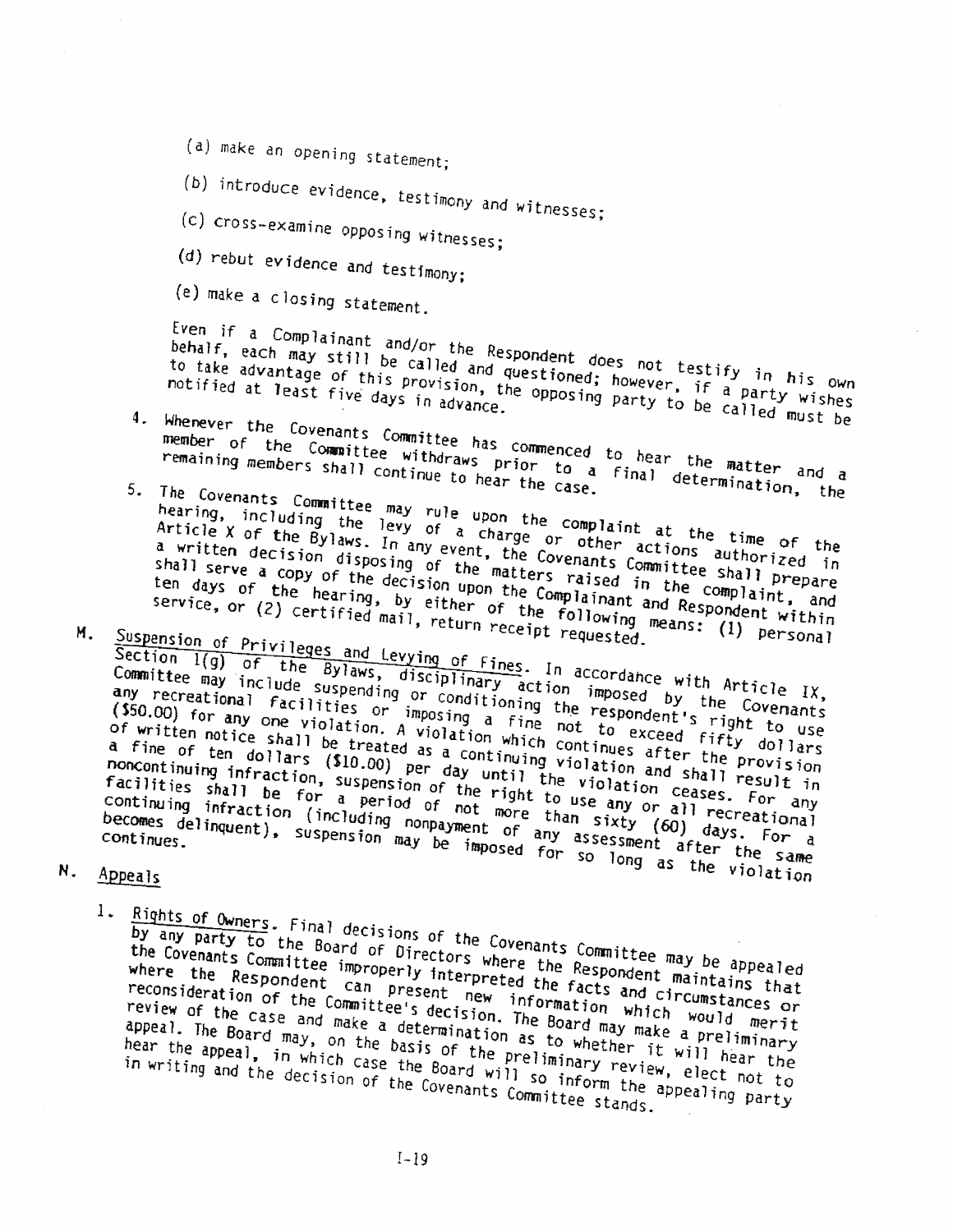2. Appeals Petitions. Appeals petitions must be written and be submitted to the Board of Directors within ten days of receipt of the Covenants Committee's<br>decision, in substantially the following form:<br>(I)(We). decision, in substantially the following form:

hereby petition the Board of Directors to hear an appeal of the decision of the Covenants Committee (Application) (Case)  $No.$  (1)( $We$  further understand that within the Association, the decision of the Board of Directors on this issue is final. The reason(s) for this petition are as<br>follows: follows: 2. Appendix presidings. Appearing presiding and the summarize of the constrained constrained and being the solicity of the Constantine (i) in the solicity of the Constantine (i) in the constrained constrained and being pr

- 3. <u>Notice of Hearing</u>. Notice of Hearing shall be as in Section I-E of this<br>Resolution. Resolution
- 4. Procedures. All of the rights and procedures established in Part I of this<br>Resolution shall apply to appeals.
- 5 Effect of Decision, The Board may modify, reverse or uphold the previous decision in its entirety. -\_
- 6. Further Action. An individual must exhaust all available remedies of the Association prescribed by this resolution before resorting to a court of law for relief with respect to an alleged violation by another Owner of any provision of the Governing Documents. The foregoing limitation pertaining to exhausting administrative remedies shall not apply to the Board.

### II. INTERPRETATION

This resolution is intended to ensure that due process is provided to Owners and<br>Tenants in proceedings before the Covenants Committee and the Board of Di Owners and

The Covenants Committee and the Board of Directors and the Board of Directors.<br>
The Board of Directors may determine the specific manner<br>
tected. in which the provisions of this resolution are to be implemented, provided that due<br>process is protected.<br>. process is protected.

Any inadvertent omission or failure to conduct proceedings in exact conformity with the resolutions shall not invalidate the results of such proceedings, so long as a prudent and reasonable attempt has been made to ensure due proceedings, so long as a<br>general steps set forth in this resolution.<br>...

- "Due process," as used in this resolution, refers to the following basic rights:<br>(a) The charges shall be provided to the Respondents
- 
- (b) A hearing shall be held at which witnesses may appear and be cross-examined and<br>at which evidence may be introduced.
- (c) An opportunity to appeal shall be available,

(d) Basic principles of fairness shall be applied.